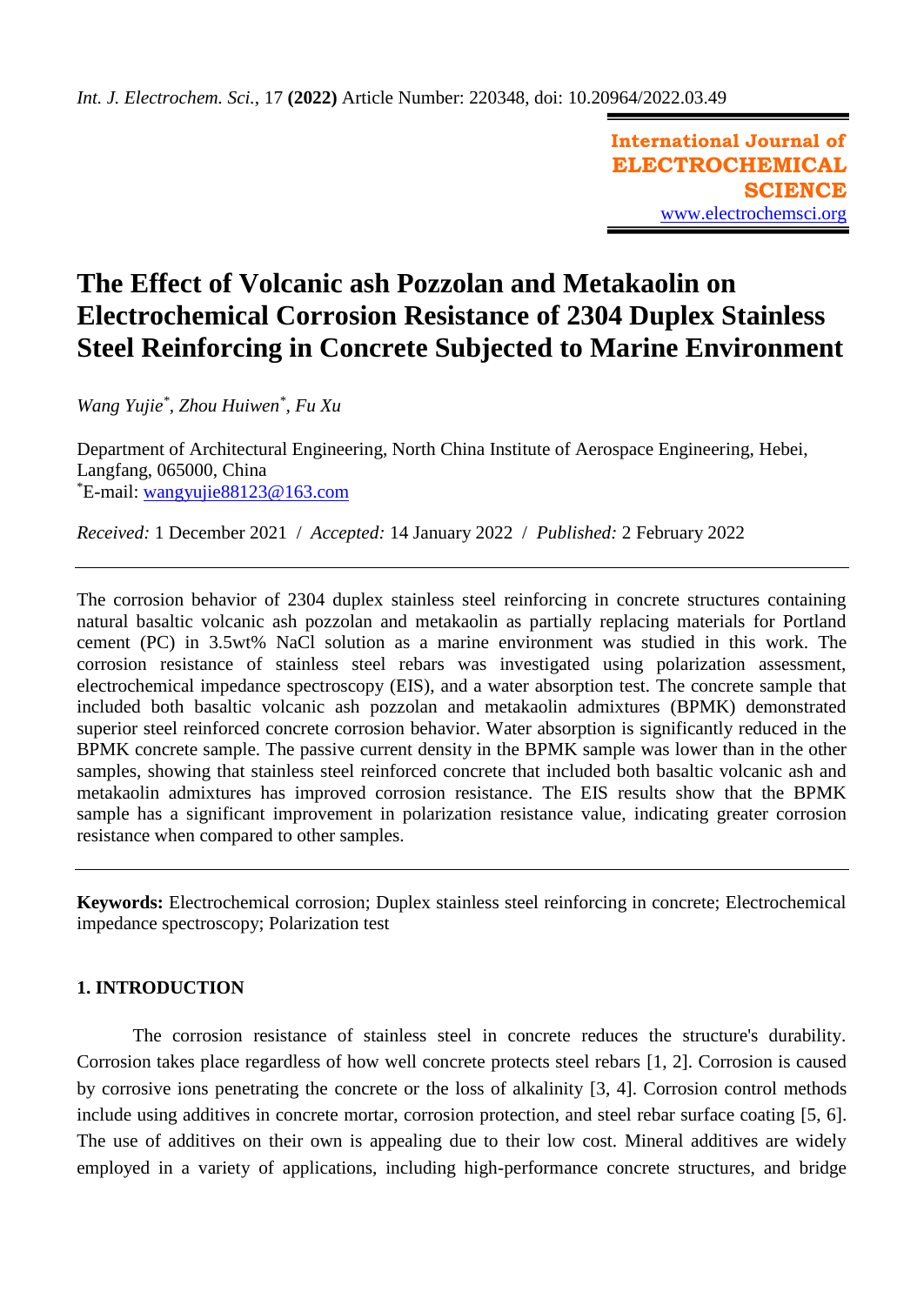structures [\[7\]](#page-9-4). Fly ash, silica fume, and blast furnace slag are examples of well-known mineral additions [\[8,](#page-9-5) [9\]](#page-9-6). The use of the components in concrete manufacturing has a beneficial environmental impact and reduces disposal issues [\[10,](#page-9-7) [11\]](#page-9-8).

As a result, it has been determined that alternate precursor materials are required. In recent research [\[12,](#page-9-9) [13\]](#page-9-10), natural basaltic volcanic ash pozzolan (BVAP) has been presented as a sustainable way of obtaining alkali-activated material. These are widely available in a variety of countries, with little or no use made of them in some situations, generating great interest in their application as a precursor to alkali-activated materials [\[14-16\]](#page-9-11). The amount of research using BVAP-based alkaliactivated materials has continuously increased, focusing mostly on mechanical and physical qualities, with few findings on durability features [\[17-19\]](#page-9-12). However, no evaluation studies on the corrosionperformance of stainless steel in BVAP-based concrete in chloride-ion-rich settings have been reported [\[20-22\]](#page-9-13). In general, research on the corrosion-performance of reinforcing steel is restricted, with most studies focused on the performance of BVAP/metakaolin-based concrete. In this study, the electrochemical corrosion behaviors of 2304 duplex stainless steel reinforced in concrete with BVAP and metakaolin were investigated. The corrosion resistance of stainless steel rebar was investigated using polarization evaluation, electrochemical impedance spectroscopy (EIS) assessment, and opencircuit potential (OCP) characterization.

### **2. MATERIALS AND METHOD:**

Electrochemical and compressive strength assessments were done on specimens to study the electrochemical and mechanical properties of concrete specimens replaced with basaltic volcanic ash pozzolan (BVAP) and metakaolin. The various components of cement for the construction of reinforced concrete were used in this study, which included varying mixing percentages of Portland cement (PC), BVAP, and metakaolin. The chemical characteristics of cement admixtures are shown in Table 1.

|                                | $PC(wt\%)$ | $\mathbf{BVAP}(\mathbf{wt}\mathcal{\%})$ | Metakaolin (wt%) |
|--------------------------------|------------|------------------------------------------|------------------|
| SiO <sub>2</sub>               | 21.42      | 46.41                                    | 52.16            |
| Al <sub>2</sub> O <sub>3</sub> | 4.73       | 14.39                                    | 40.83            |
| <b>MgO</b>                     | 2.14       | 8.26                                     | 0.16             |
| Fe <sub>2</sub> O <sub>3</sub> | 3.18       | 12.69                                    | 0.95             |
| CaO                            | 63.21      | 8.12                                     | 0.22             |
| $K_2O$                         | 0.72       | 1.97                                     | 0.17             |
| Na <sub>2</sub> O              | 0.24       | 3.35                                     | 0.01             |
| SO <sub>3</sub>                | 2.88       | 0.00                                     | 0.00             |
| LOI                            | 0.85       | 1.34                                     | 0.58             |

**Table 1.** Chemical properties of PC, BVAP and metakaolin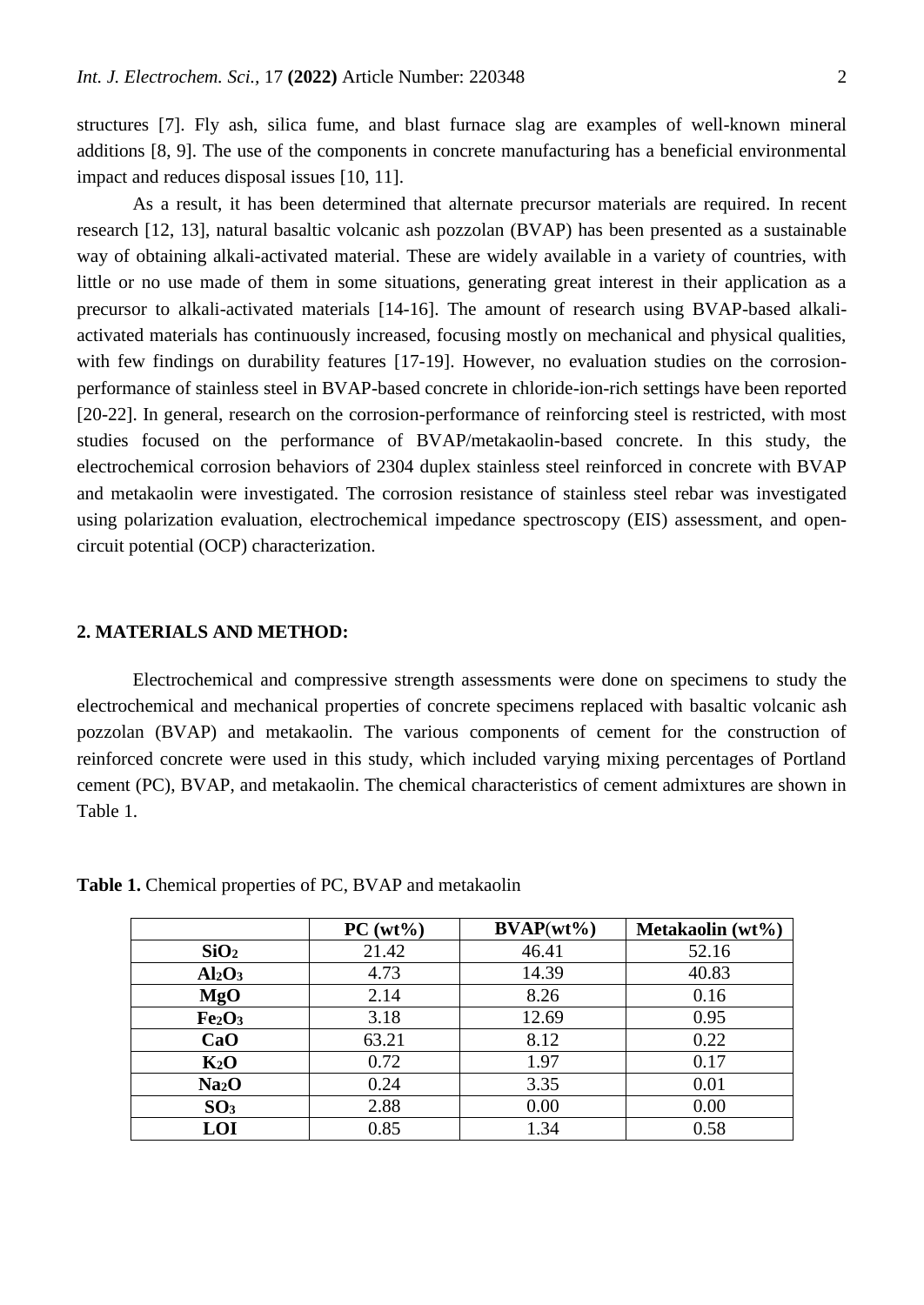Table 2 displays the mix proportions for each sample. To make concrete, the PC was mixed with gravel, sand, and water (1.5: 1: 3: 0.5). Prepared mixes were poured into cylindrical molds that had a radius of 8cm and a height of 20cm. After that, the samples were maintained at a temperature of 24°C for one day.

| <b>Mixtures</b> | $PC(wt\%)$ | $\mathbf{BVAP}(\mathbf{wt}\mathcal{\%})$ | $Metakaolin(wt\%)$ |  |
|-----------------|------------|------------------------------------------|--------------------|--|
| PС              | 0.00       |                                          |                    |  |
| МK              |            |                                          |                    |  |
| ${\bf BP}$      |            |                                          |                    |  |
| <b>BPMK</b>     | 70         |                                          |                    |  |

**Table 2.** Mix proportions for various concrete structures

Electrochemical tests were conducted to consider the effects of BVAP and metakaolin admixtures on the corrosion resistance of 2304 duplex stainless steel rebar. In the cylindrical mold, the concrete mix was then poured to make the working electrode, and the stainless steel rebars were put vertically in the middle of the cylinder. The stainless steel rebar had a diameter of 1cm and a length of 15cm. Table 3 shows the chemical composition of the steel that was used.

**Table 3.** Composition of 2304 DS steel rebar (wt%)

|  |       | $\text{Carbon}(C)$ Silicon(Si) Sulfur(S) Chromium(Cr)   Manganese(Mn)   Phosphorus(P)   Nickel(Ni) |      |      | Iron(Fe) |
|--|-------|----------------------------------------------------------------------------------------------------|------|------|----------|
|  | 23.01 | 1.0                                                                                                | 0.03 | 4.00 | Residual |

According to ASTM C109-16a, the compressive strength was measured. The following equation will be used to calculate compressive strength [\[23\]](#page-9-14):

 $S(N/mm<sup>2</sup>) = Ultimate load(N)/Sample area(mm<sup>2</sup>)$ ) (1)

A high-impedance voltmeter with a  $10M\Omega$  input resistance was used to measure the open circuit potential (OCP) for the various systems on a regular basis. In order to simulate a marine environment, all reinforced concrete was subjected to a 3.5wt% NaCl media. Using specialist software, the acquired results were analyzed. A three-electrode electrochemical system, including of the stainless steel rebar, graphite and a standard copper/copper sulfate electrode were used as the working, counter and reference electrodes, respectively. The EIS measurements were performed using a 10mV AC perturbation in the frequency range of 100 kHz to 0.1mHz. The polarization experiment was carried out at a 1mV/s scanning rate. ASTM C642 was used to assess water absorption. The surface morphologies of the specimens were studied by the Zeiss Sigma 300 VP scanning electron microscope (SEM).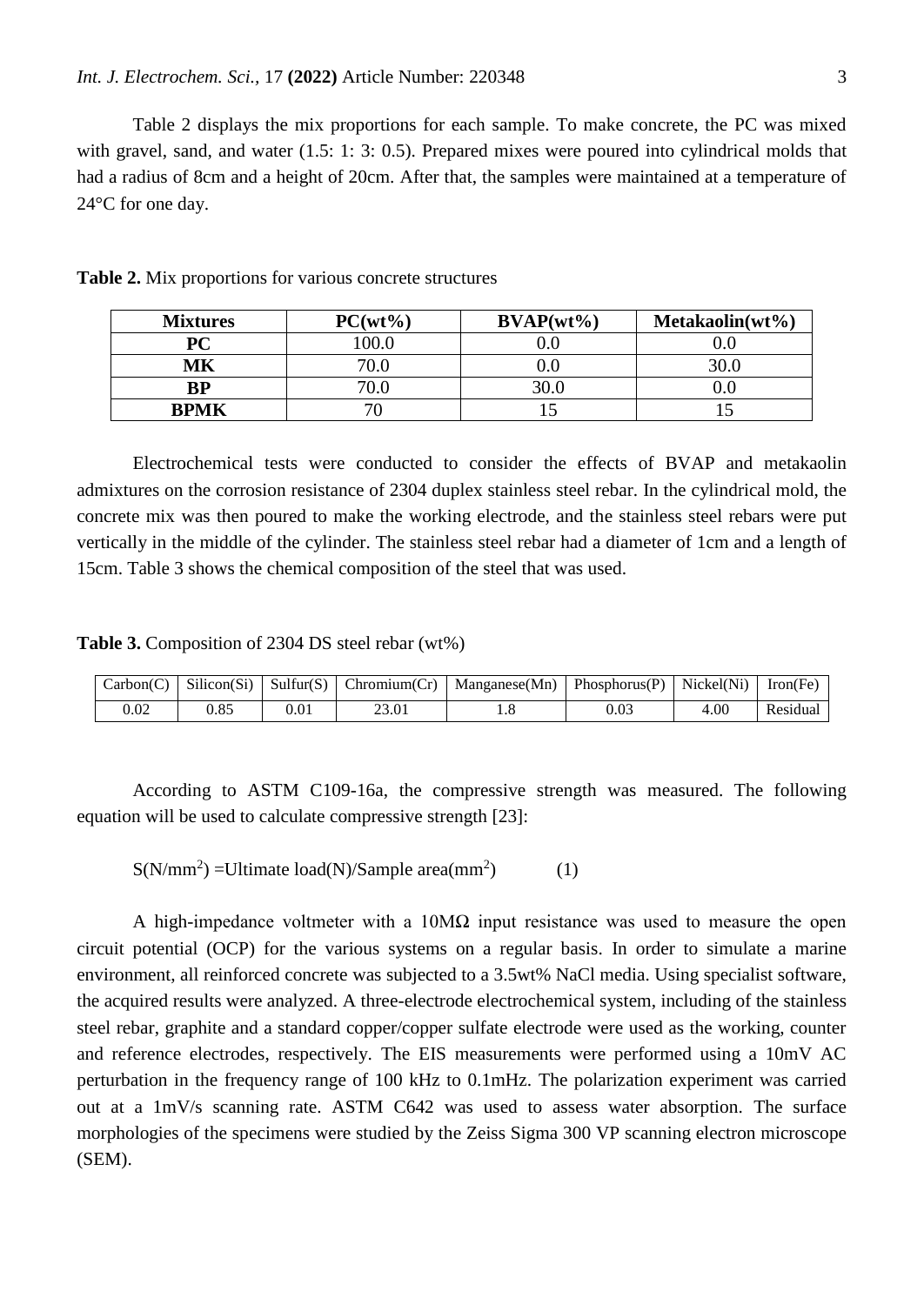## **3. RESULTS AND DISCUSSION**

Fig. 1 shows the compressive strength values of various specimens after 4-weeks of immersion. As shown in Fig. 1, the BPMK mixture exhibited a higher compressive strength compared to other samples, which was 5.6 times higher than PC samples. The use of basaltic volcanic ash as a filler in modifying concrete construction may be responsible for the increase in compressive strength in BPMK samples. In addition, the basaltic volcanic ash acts as a pozzolanic reaction activator, forming denser and smaller structures that speed up the hydration process and increase compressive strength [\[24,](#page-9-15) [25\]](#page-9-16).



**Figure 1.** Compressive strength of different concrete specimens after 4-weeks immersion time at room temperature



**Figure 2.** The open circuit potential of samples subjected to a 3.5wt% NaCl solution at different immersion time

Figure 2 shows the open circuit potential of samples subjected to a 3.5wt% NaCl solution, indicating that samples containing basaltic volcanic ash have a 10% corrosion probability for the entire immersion time, with a corrosion potential greater than -200 mV. The samples without basaltic volcanic ash revealed showed an uncertain corrosion for several weeks with a potential value between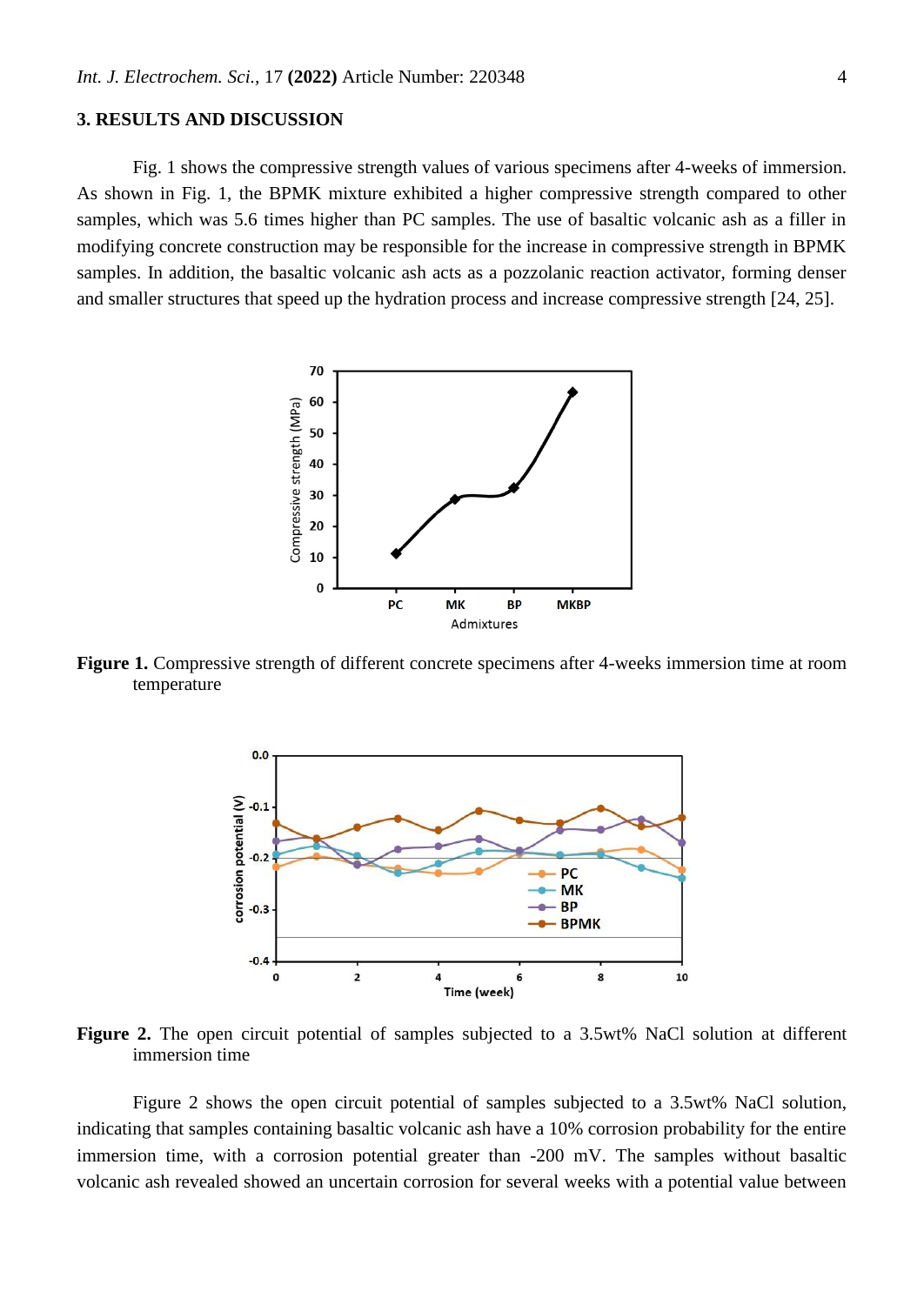-300mV and -200mV, which was linked to the onset of pitting corrosion or a slight separation of the passive film [\[26,](#page-9-17) [27\]](#page-9-18).

The open circuit potential results for the BPMK sample were more stable than the other samples' potential values, which remained totally within the 10% corrosion probability band. Because of the reduction in Ca(OH)2, solubility of hydration products, and changes in pore solution, one of most important aspects of basaltic volcanic ash is its major influence on concrete durability [\[28\]](#page-9-19).

Figure 3 displays polarization plots of stainless steel reinforced concrete in various admixtures after six months of exposure to a 3.5wt% NaCl solution. Anodic polarization plots at all stainless steel rebars are analyzed by passive areas, as shown in Fig. 2, suggesting that passive films have formed on the surface of the steel once the steel rebars were subjected to the marine environment [\[29,](#page-9-20) [30\]](#page-9-21). Besides, a significant shift in corrosion potential in a positive direction was detected, demonstrating that changing admixtures in concrete structures effectively slowed anodic metal dissolution.



Figure 3. The polarization of stainless steel reinforced concrete containing different mixes exposed to 3.5wt% NaCl media after 4 months at scan rate of 1mV/s

**Table 4.** Obtained corrosion parameters from polarization plots

| <b>Mixes</b> | Corrosion current<br>density( $\mu$ A/cm <sup>2</sup> ) | Corrosion<br>potential(V) | $\beta_c$ (mVdec <sup>-1</sup> ) | $-\beta_a$ (mVdec <sup>-1</sup> ) |
|--------------|---------------------------------------------------------|---------------------------|----------------------------------|-----------------------------------|
| <b>PC</b>    | 0.32                                                    | $-0.353$                  | 39                               |                                   |
| MK           | 0.07                                                    | $-0.322$                  | 42                               | 23                                |
| <b>BP</b>    | 0.05                                                    | $-0.304$                  | 44                               | 27                                |
| <b>BPMK</b>  | $0.02\,$                                                | $-0.269$                  | 38                               | 32                                |

The BPMK sample had a substantially larger passive zone than the other samples. Furthermore, the BPMK sample had a lower passive current density than the other samples, showing that stainless steel reinforced concrete having both basaltic volcanic ash and metakaolin admixtures has better corrosion resistance. Because basaltic volcanic ash reacted with free  $Ca(OH)_2$  during the cement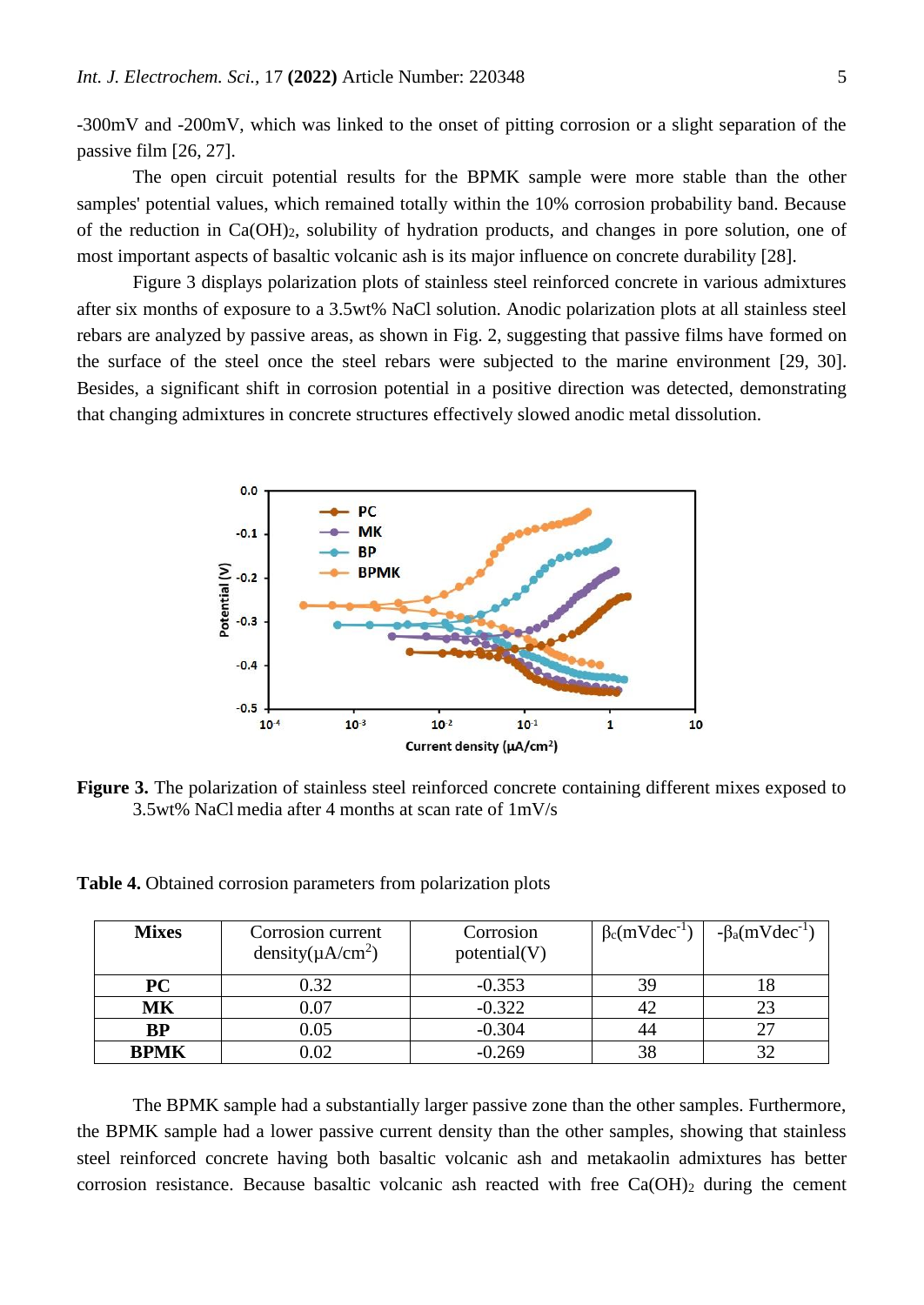hydration process, forming more calcium silicate hydrate, the concrete structures' strength and durability improved [\[31,](#page-10-0) [32\]](#page-10-1). Table 4 shows the corrosion parameters derived from the polarization plots in Fig. 3.



**Figure 4.** Nyquist plots of stainless steel reinforced concrete containing different mixes subjected to 3.5wt% NaCl media after 4 months at the frequency range of 100 kHz to 0.1mHz.



**Figure 5**. An equivalent circuit model

Because of its ability to characterize redox reactions of stainless steel in a marine environment, the EIS technique has been extensively used in the analysis of passive layers of rebars [\[33,](#page-10-2) [34\]](#page-10-3). EIS was used to investigate the effect of basaltic volcanic ash and metakaolin on the corrosive behavior of stainless steel rebars with passive layers in 3.5% NaCl solution. Figure 4 shows that increasing the amount of basaltic volcanic ash increase the capacitive loop radius, indicating a rise in the corrosion resistance of the reinforced concrete. It is because of the creation of a passive layer [\[35,](#page-10-4) [36\]](#page-10-5). Figure 5 depicts an equivalent circuit for modeling impedance spectra.  $R_s$  denotes the solution's resistance.  $R_f$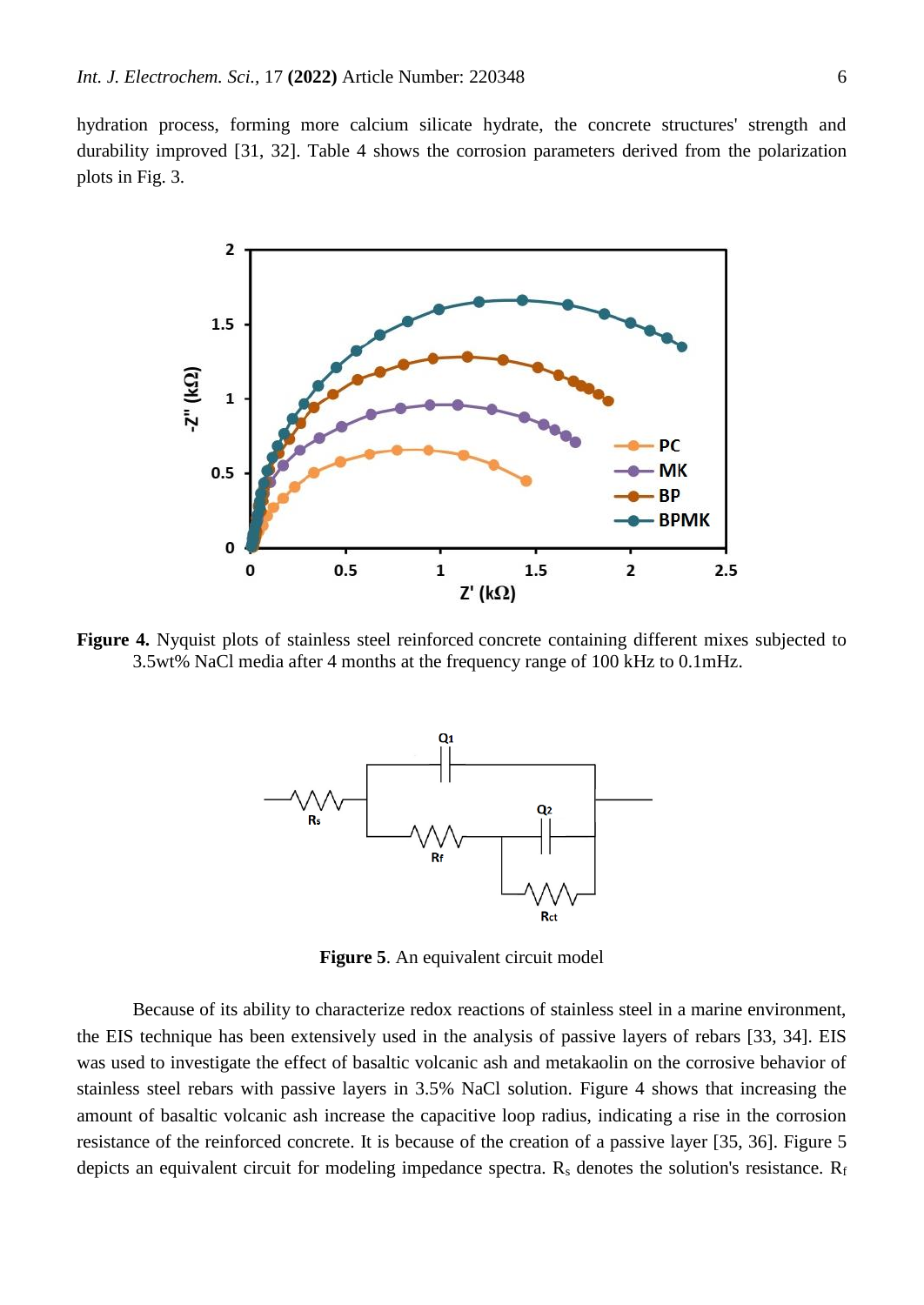and Rct are passive layer resistance and charge-transfer resistance, respectively. The passive layer/solution interface capacitance and double-layer capacitance are represented by  $Q_1$  and  $Q_2$ , respectively [\[37,](#page-10-6) [38\]](#page-10-7).

| <b>Mixes</b> | $\mathbf{R}_s(\Omega)$ | $R_f(k\Omega)$  | $Q_1(\mu F \text{ cm}^{-2})$ | $R_{ct}(k\Omega)$ | $Q_2(\mu F \, cm^{-2})$ |
|--------------|------------------------|-----------------|------------------------------|-------------------|-------------------------|
|              | $\text{cm}^{2}$        | $\text{cm}^{2}$ |                              | $\text{cm}^2$     |                         |
| PC           | 22.4                   | 0.86            | 3.9                          | 1.86              | 6.4                     |
| MK           | 28.6                   | 1.13            | 1.2                          | 2.35              | 4.3                     |
| BP           | 31.5                   | 1.62            | 1.8                          | 2.65              | 5.5                     |
| <b>BPMK</b>  | 26.7                   | 2.97            | . ხ                          | 3.36              | 8.2                     |

**Table 5.** Electrochemical parameters obtained from the fitting equivalent circuit model

As seen in table 5, the value of  $Q_2$  reduces with the use of basaltic volcanic ash, indicating that passive layer thickness has been enhanced and the resultant protective capacity has been enhanced when the basaltic volcanic ash and metakaolin admixture were simultaneously used in the concrete structure. The  $R_f$  passive film resistance will increase as the basaltic volcanic ash content in the alloy increases, indicating that the protective characteristics of the advanced passive layer are strong. When  $Q_1$  and  $Q_2$  are compared,  $Q_1$  is found to be lower than  $Q_2$ , confirming the creation of a passive thin layer and the double layer's high capacitive behavior at the interfaces [\[39\]](#page-10-8). Furthermore, the BPMK sample was more resistant to the passive layer compared to the other samples, indicating that the corrosion resistance of the stainless steel rebar surface has increased further.



**Figure 6.** Bode plots of stainless steel reinforced concrete containing different mixes subjected to 3.5wt% NaCl media after 4 months.

The Bode diagrams attained from the EIS results are revealed in Fig. 6. Figure 6 shows that BPMK sample, and then BP sample indicate the best performance to inhibit the corrosion behavior in the steel reinforced concrete. These results are significantly consistent with the EIS measurement findings.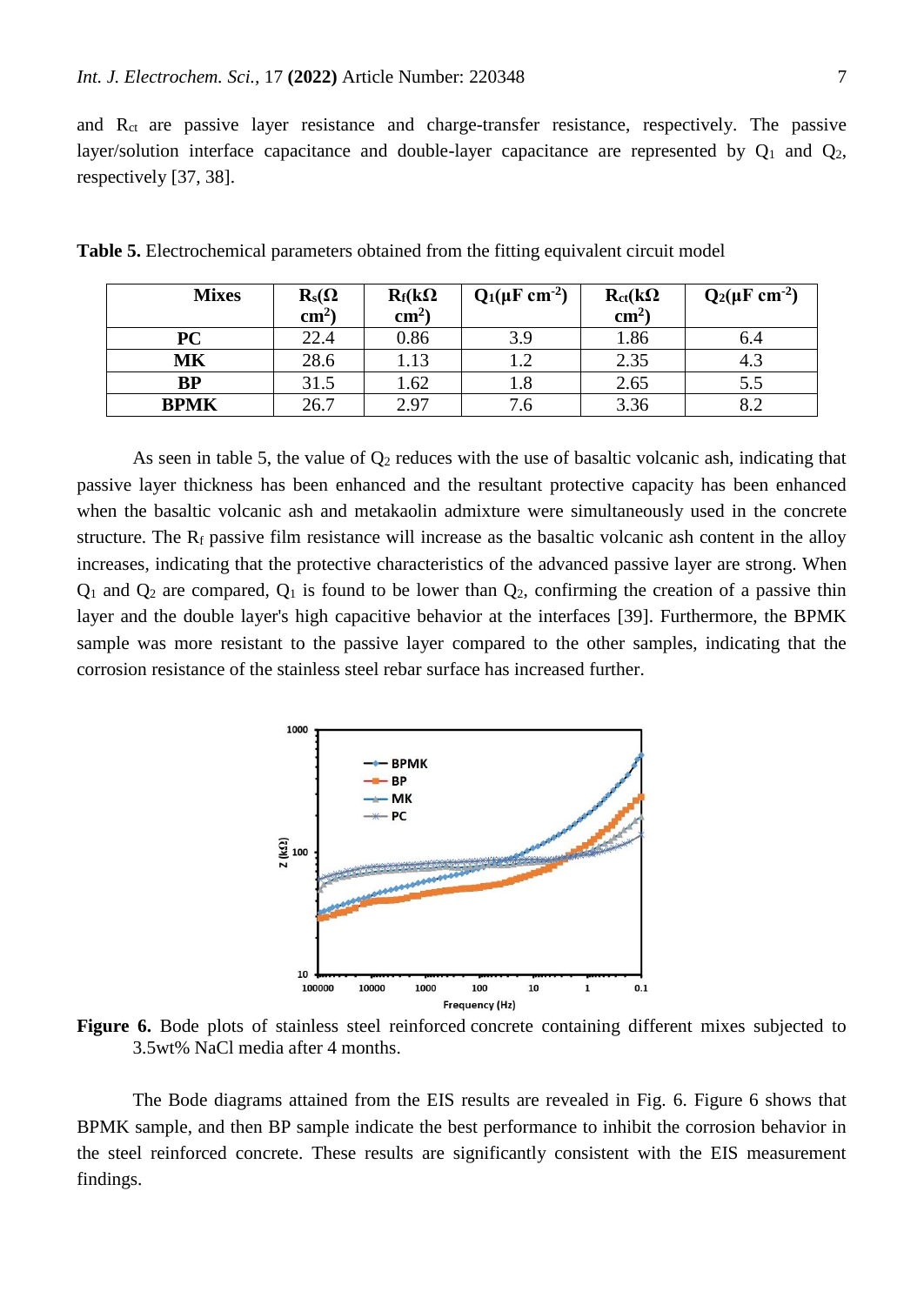

**Figure 7.** FESEM images of stainless steel rebars in various concrete specimens (a) PC (b) MK (c) BP and (d) BPMK after 4-month subjected to 3.5wt% NaCl solution at room temperature.

Figure 7 depicts the surface morphology of steel rebars in various concrete specimens after four months in the marine environment. The surface of the BPMK specimen reveals poor corrosion products and tiny pits, implying small pitting corrosion formed onto the surface of steel reinforcement bars, which is in line with the electrochemical measurements. It can be related to chloride ion reduction and water permeability in reinforced concrete specimens. The addition of basaltic volcanic ash to the cement paste can change the structure of the large pores into smaller pores. Because of the decrease in Cl<sup>-</sup> ions and water permeability, basaltic volcanic ash admixtures in PC resulted in a reduction in corrosion rate and improved corrosion protection of stainless steel rebar.

Figure 8 depicts the water absorption of concrete specimens with various admixtures after one week, one month, two months, and four months immersed in a 3.5% NaCl solution. As seen in Fig. 8, when the exposure time was increased, all of the admixture samples showed a decrease in water absorption compared to the PC samples. This implies that basaltic volcanic ash and metakaolin admixtures in PC could really decrease the concrete structure's water absorption after being immersed in a salty environment [\[40,](#page-10-9) [41\]](#page-10-10). As a result, when both admixtures are used, the samples' water absorption decreases. Even though the existence of water is needed in the early phases of corrosion, adsorption and permeability of samples do not play a significant role in the corrosion behavior of stainless steel rebars, which is in relation to previous research.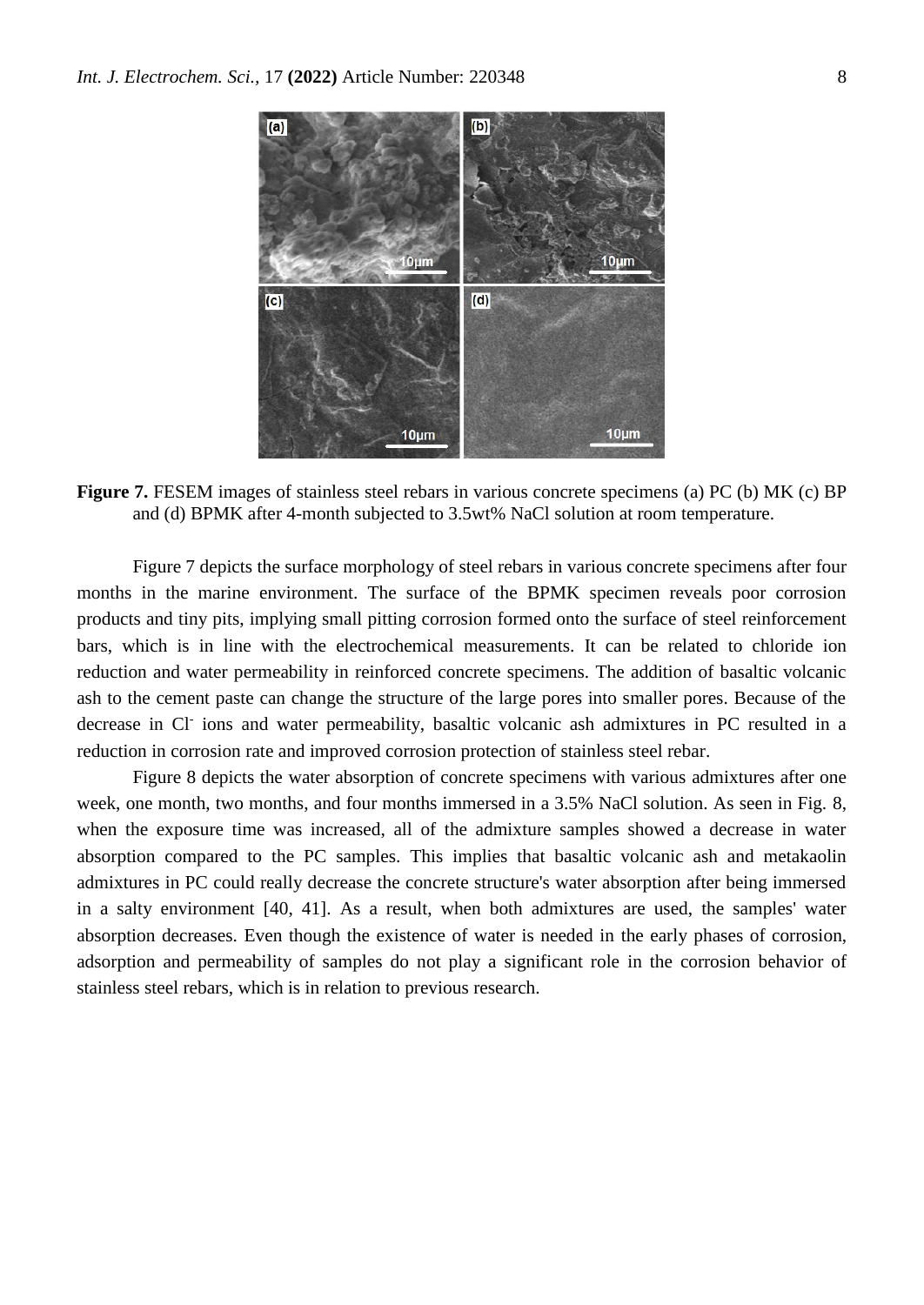

**Figure 8.** Water absorption of concrete structures with various admixtures at 3.5% NaCl solution after different immersion times

## **4. CONCLUSIONS**

The effects of metakaolin and basaltic volcanic ash admixtures on the concrete compressive strength and corrosion resistance of 2304 DS steel rebars were investigated in this study. The stainless steel reinforced concrete samples were immersed in a 3.5wt% NaCl media. The mechanical findings for concrete samples revealed that the BPMK had a significant effect on the compressive strength. The EIS results showed that the Q2 value decreased for specimens having both basaltic volcanic ash and metakaolin, indicating that the passive film thickness had risen, leading to increased protective capacity. According to the electrochemical results, the BPMK sample had a higher corrosion resistance value compared to the other specimens. The surface morphology of stainless steel rebars revealed narrow pits and low corrosion production on the BPMK sample, which was consistent with the electrochemical test results.

#### ACKNOWLEDGEMENT

This study was supported by Hebei province institutions of higher learning science and technology research project fund "Correlation and Variability Analysis of geotechnical parameters and zonal study of engineering geology in soft soil foundation of Hebei Province"(QN2017003) and Hebei province construction science and technology research guidance project fund "Research on anchoring mechanism and Optimal design method of anti-floating reaming bolt in underground structure" (20182051).

### **References**

- <span id="page-8-0"></span>1. S. Jain and B. Pradhan, *Advances in Civil Engineering Materials*, 9 (2020) 463.
- <span id="page-8-1"></span>2. S. Kakooei, H.M. Akil, M. Jamshidi and J. Rouhi, *Construction and Building Materials*, 27 (2012) 73.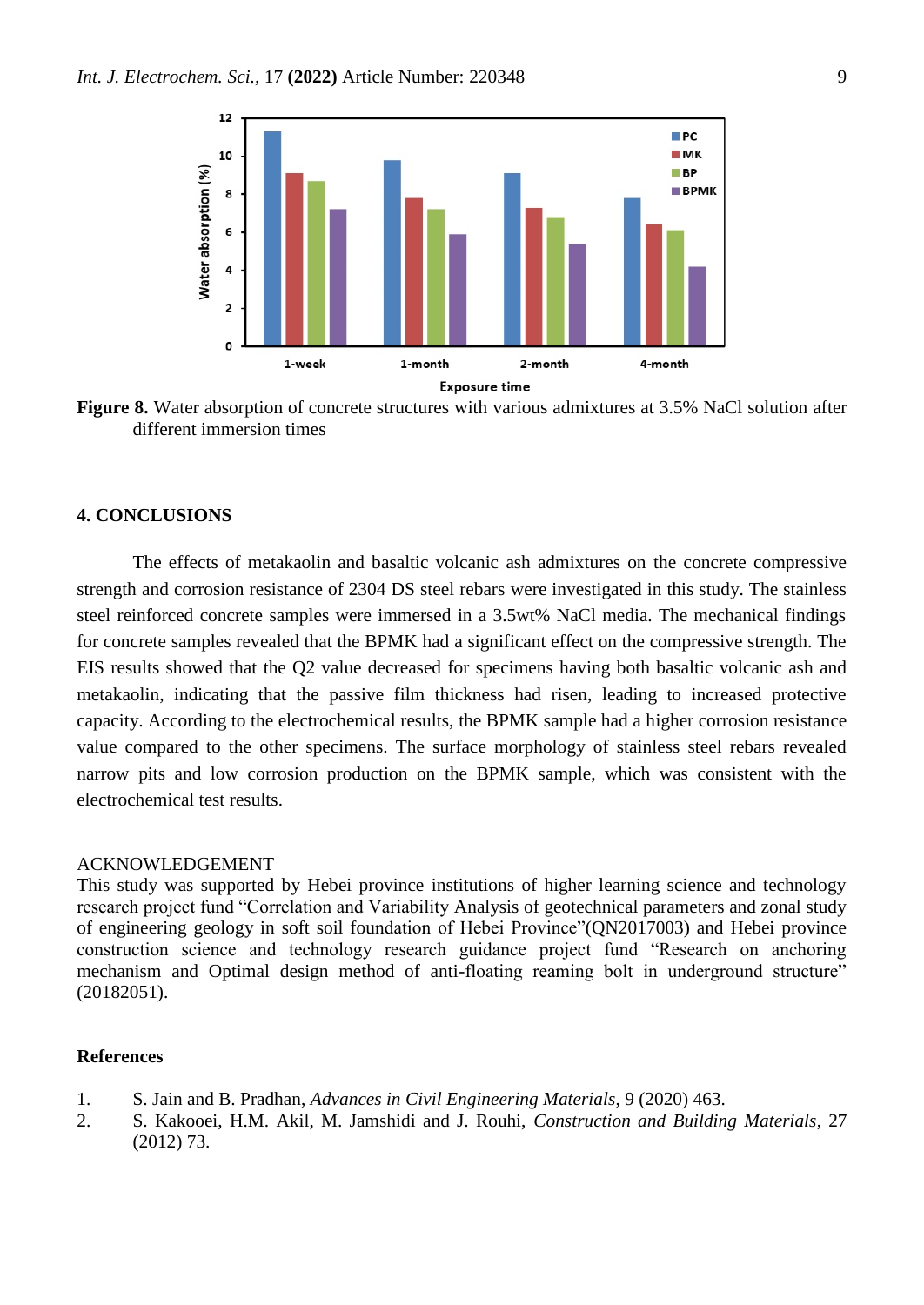- <span id="page-9-0"></span>3. P. Woyciechowski, P. Łukowski, E. Szmigiera, G. Adamczewski, K. Chilmon and S. Spodzieja, *Construction and Building Materials*, 303 (2021) 124388.
- <span id="page-9-1"></span>4. L. Sun, C. Li, C. Zhang, Z. Su and C. Chen, *International Journal of Structural Stability and Dynamics*, 18 (2018) 1840001.
- <span id="page-9-2"></span>5. M.P. Kumar, K. Mini and M. Rangarajan, *Construction and Building Materials*, 182 (2018) 249.
- <span id="page-9-3"></span>6. J. Xu, Z. Wu, H. Chen, L. Shao, X. Zhou and S. Wang, *Arabian Journal for Science and Engineering*, 46 (2021) 11319.
- <span id="page-9-4"></span>7. S. Kakooei, H.M. Akil, A. Dolati and J. Rouhi, *Construction and Building Materials*, 35 (2012) 564.
- <span id="page-9-5"></span>8. M. Ozturk, M. Karaaslan, O. Akgol and U.K. Sevim, *Cement and Concrete Research*, 136 (2020) 106177.
- <span id="page-9-6"></span>9. Y. Orooji, B. Tanhaei, A. Ayati, S.H. Tabrizi, M. Alizadeh, F.F. Bamoharram, F. Karimi, S. Salmanpour, J. Rouhi and S. Afshar, *Chemosphere*, 281 (2021) 130795.
- <span id="page-9-7"></span>10. R. Bajpai, K. Choudhary, A. Srivastava, K.S. Sangwan and M. Singh, *Journal of Cleaner Production*, 254 (2020) 120147.
- <span id="page-9-8"></span>11. Z. Zhang, C. Luo and Z. Zhao, *Natural Hazards*, 104 (2020) 2511.
- <span id="page-9-9"></span>12. W. Zhang, R. Mazzarello, M. Wuttig and E. Ma, *Nature Reviews Materials*, 4 (2019) 150.
- <span id="page-9-10"></span>13. A. Kadhim, M. Sadique, R. Al-Mufti and K. Hashim, *Journal of Building Engineering*, 32 (2020) 101766.
- <span id="page-9-11"></span>14. C. Chen, J. Zuo and Y. Wang, *International Journal of Electrochemical Science*, 15 (2020) 1634.
- 15. K. Lin and T. Zheng, *International Journal of Electrochemical Science*, 15 (2020) 12329.
- 16. S. Jiang, Y. Zuo, M. Yang and R. Feng, *Journal of Petroleum Science and Engineering*, 205 (2021) 108809.
- <span id="page-9-12"></span>17. V.A. Nunes and P.H. Borges, *Construction and Building Materials*, 281 (2021) 122605.
- 18. Y. Zuo, S. Jiang, S. Wu, W. Xu, J. Zhang, R. Feng, M. Yang, Y. Zhou and M. Santosh, *Basin Research*, 32 (2020) 1328.
- 19. J. Zhu, Y. Chen, L. Zhang, B. Guo, G. Fan, X. Guan and R. Zhao, *Journal of Cleaner Production*, 295 (2021) 126405.
- <span id="page-9-13"></span>20. J. Yu, A. Zhang, L. Zhang, Q. Wang, K. Li and H. Wang, *Materials Research Express*, 8 (2021) 095511.
- 21. H. Huang, M. Huang, W. Zhang and S. Yang, *Structure and infrastructure engineering*, 17 (2021) 1210.
- 22. H. Maleh, M. Alizadeh, F. Karimi, M. Baghayeri, L. Fu, J. Rouhi, C. Karaman, O. Karaman and R. Boukherroub, *Chemosphere*, (2021) 132928.
- <span id="page-9-14"></span>23. I. Justo-Reinoso, A. Caicedo-Ramirez, W.V. Srubar III and M.T. Hernandez, *Construction and Building Materials*, 207 (2019) 59.
- <span id="page-9-15"></span>24. J.N.Y. Djobo, A. Elimbi, H.K. Tchakouté and S. Kumar, *Environmental Science and Pollution Research*, 24 (2017) 4433.
- <span id="page-9-16"></span>25. W. Liu, Z. Guo, C. Wang and S. Niu, *Construction and Building Materials*, 299 (2021) 124011.
- <span id="page-9-17"></span>26. M. Talebian, K. Raeissi, M. Atapour, B. Fernández-Pérez, A. Betancor-Abreu, I. Llorente, S. Fajardo, Z. Salarvand, S. Meghdadi and M. Amirnasr, *Corrosion Science*, 160 (2019) 108130.
- <span id="page-9-18"></span>27. D. Xu, Q. Liu, Y. Qin and B. Chen, *Structural Health Monitoring*, 19 (2020) 1.
- <span id="page-9-19"></span>28. F. Rajabipour, E. Giannini, C. Dunant, J.H. Ideker and M.D. Thomas, *Cement and Concrete Research*, 76 (2015) 130.
- <span id="page-9-20"></span>29. J. Shi, D. Wang, J. Ming and W. Sun, *Journal of Materials in Civil Engineering*, 30 (2018) 04018232.
- <span id="page-9-21"></span>30. Y. Luo, H. Zheng, H. Zhang and Y. Liu, *Advances in Structural Engineering*, (2021) 1.